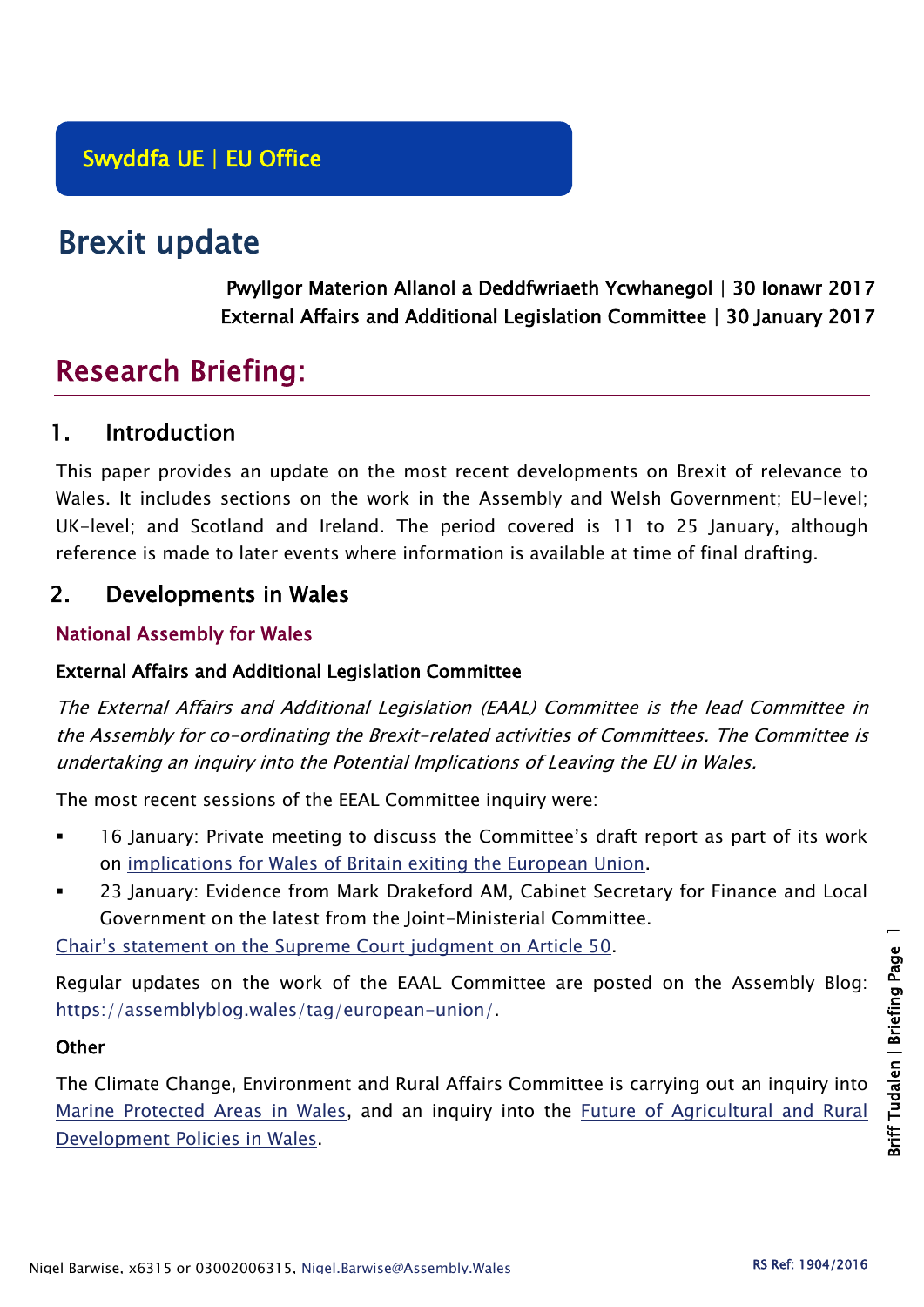The Equality, Local Government and Communities Committee consultation is consulting on [What will human rights in Wales look like after Brexit?](http://senedd.assembly.wales/mgConsultationDisplay.aspx?id=244&RPID=1008299204&cp=yes)

## Plenary Debates

- 24 January: Statement by the Counsel General: [Supreme Court Ruling on Article 50](http://www.assembly.wales/en/bus-home/pages/rop.aspx?meetingid=4077&assembly=5&c=Record%20of%20Proceedings#453523)
- 24 January: Statement by the First Minister: ["Securing Wales' Future"](http://www.assembly.wales/en/bus-home/pages/rop.aspx?meetingid=4077&assembly=5&c=Record%20of%20Proceedings#453598): Transition from the European Union to a new relationship with Europe.

## Welsh Government

23 January: [The Government](http://gov.wales/newsroom/firstminister/2017/170123-brexit-plan/?lang=en) and Plaid Cymru published a white paper: [Securing Wales'](https://beta.gov.wales/sites/default/files/2017-01/30683%20Securing%20Wales%C2%B9%20Future_ENGLISH_WEB.pdf)  [Future](https://beta.gov.wales/sites/default/files/2017-01/30683%20Securing%20Wales%C2%B9%20Future_ENGLISH_WEB.pdf)

24 January: Statement - [Article 50 Supreme Court Judgment](http://gov.wales/newsroom/firstminister/2017/170124article50/?lang=en)

12 January: [Cabinet Secretary meets young farmers to discuss future of industry post-Brexit.](http://gov.wales/newsroom/environmentandcountryside/2017/170112-cabinet-secretary-meets-young-farmers-to-discuss-future-of-industry-post-brexit/?lang=en)

#### News

[NFU Cymru provides evidence to Brexit inquiry](https://www.nfu-cymru.org.uk/news/latest-news/nfu-cymru-provides-evidence-to-brexit-inquiry/) (NFU Cymru, 17 January)

['HARD BREXIT' and New Zealand deal 'PERFECT STORM' for Welsh agriculture](http://fuw.org.uk/hard-brexit-and-new-zealand-deal-perfect-storm-for-welsh-agriculture/) (FUW, 16 January)

[Meirionnydd farmers stress importance of tariff-free access to EU market](http://fuw.org.uk/meirionnydd-farmers-stress-importance-of-tariff-free-access-to-eu-market/) (FUW, 16 January)

[FUW welcomes recognition of devolved administrations in Brexit speech](http://fuw.org.uk/fuw-welcomes-recognition-of-devolved-administrations-in-brexit-speech/) (FUW, 17 January)

[NFU Cymru responds to Prime Minister's speech](https://www.nfu-cymru.org.uk/news/latest-news/nfu-cymru-responds-to-prime-ministers-speech/) (NFU Cymru, 17 January)

[FUW welcomes Welsh Government white paper on Brexit](http://fuw.org.uk/fuw-welcomes-welsh-government-white-paper-on-brexit/) (FUW, 23 January)

[Our response to Welsh Government's white paper](https://www.nfu-cymru.org.uk/news/latest-news/our-response-to-welsh-governments-white-paper/) (NFU Cymru, 23 January)

# 3. EU developments

## European Council

18 January: Report by President Donald Tusk to the European Parliament on the [European](http://www.consilium.europa.eu/en/press/press-releases/2017/01/18-tusk-report-european-parliament/)  [Council meeting](http://www.consilium.europa.eu/en/press/press-releases/2017/01/18-tusk-report-european-parliament/) of 15 December 2016.

## European Parliament

17 January: [Antonio Tajani elected new President of the European Parliament](http://www.europarl.europa.eu/news/en/news-room/20170113IPR58026/antonio-tajani-elected-new-president-of-the-european-parliament)

18 January: [Debate with Council President Tusk on putting "Europe first" in 2017](http://www.europarl.europa.eu/news/en/news-room/20170113IPR58029/debate-with-council-president-tusk-on-putting-%E2%80%9Ceurope-first%E2%80%9D-in-2017) - Brexit, EU relations with the US and Russia, migration, economic and social progress, and the defence union.

23 January: [After CETA: the EU trade agreements that are in the pipeline.](http://www.europarl.europa.eu/news/en/news-room/20161014STO47381/after-ceta-the-eu-trade-agreements-that-are-in-the-pipeline)

24 January: [CETA: Trade Committee MEPs back EU-Canada agreement.](http://www.europarl.europa.eu/news/en/news-room/20170124IPR59704/ceta-trade-committee-meps-back-eu-canada-agreement)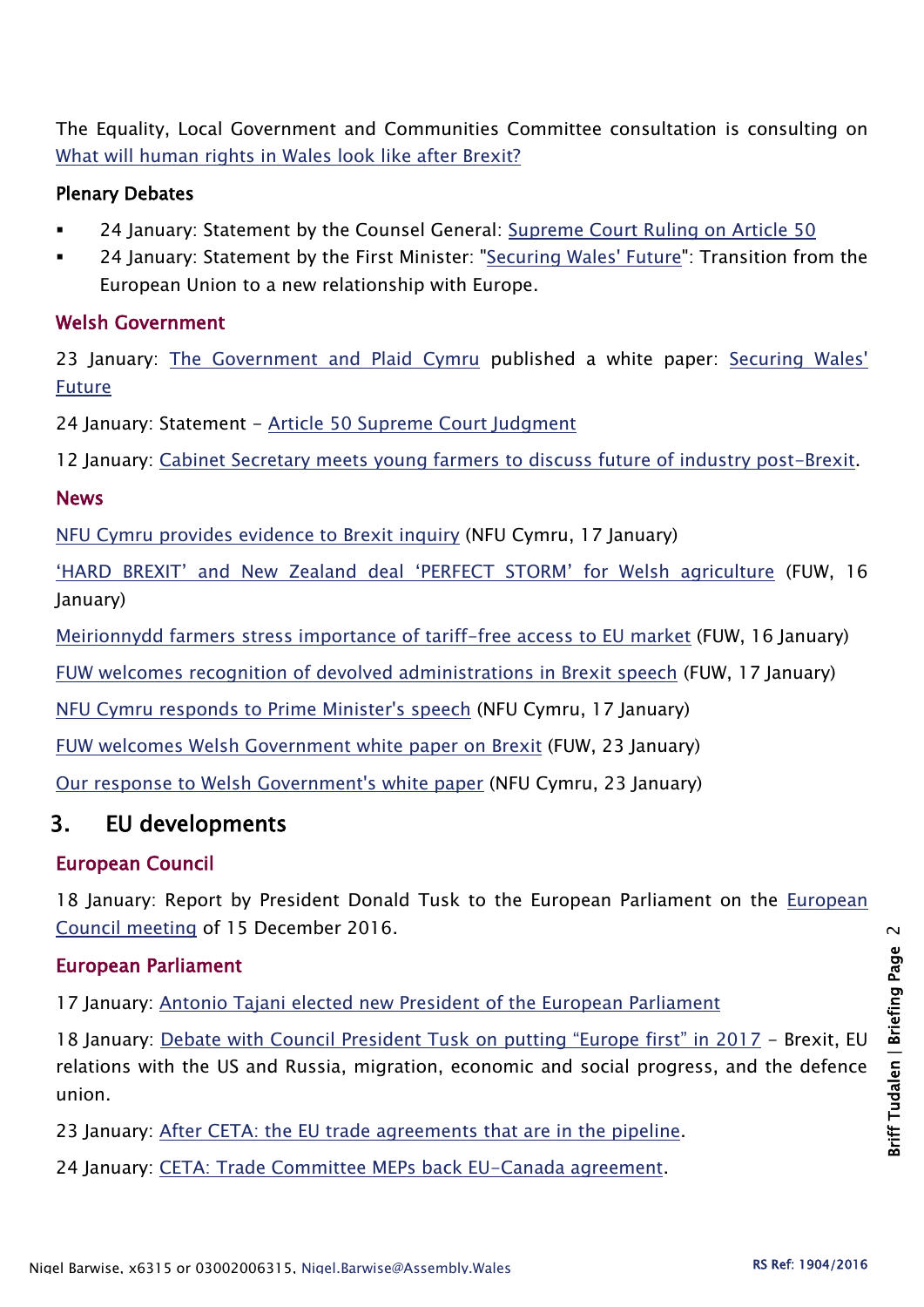## European News

[EIB confirms £5.5 billion backing for investment across the UK in 2016](http://www.eib.org/infocentre/press/releases/all/2017/2017-010-eib-confirms-gbp-5-5-billion-backing-for-investment-across-the-uk-in-2016.htm) (European Investment Bank)

[New Zealand PM pushes for quick start to EU trade talks](http://www.euractiv.com/section/trade-society/news/new-zealand-pm-pushes-for-quick-start-to-eu-trade-talks/) (Euractiv, 16 January) "[Philip Hammond issues threat to EU partners](https://www.welt.de/english-news/article161182946/Philip-Hammond-issues-threat-to-EU-partners.html)" (Welt am Sonntag, 15 January) [Europeans ask May: Where is the give for all this take?](http://www.euractiv.com/section/uk-europe/news/europeans-ask-may-where-is-the-give-for-all-this-take/) (Euractiv, 18 January) [Goldman Sachs To Cut London Office and Expand Frankfurt](https://global.handelsblatt.com/finance/sources-goldman-sachs-to-cut-london-office-and-expand-frankfurt-685628) (Handelsblatt, 19 January)

## 4. UK developments

## UK Government

4 January: [Sir Tim Barrow was appointed as UK Permanent Representative to the EU.](https://www.gov.uk/government/news/sir-tim-barrow-appointed-as-uk-permanent-representative-to-the-eu)

10 January: Prime Minister Theresa May and [Irish Taoiseach Enda Kenny](https://www.gov.uk/government/news/pm-call-with-taoiseach-enda-kenny-10-january-2017) spoke about working together for a solution to the situation in Northern Ireland.

11 January: ['Arts industry will play key role in promoting post Brexit UK'](https://www.gov.uk/government/news/arts-industry-will-play-key-role-in-promoting-post-brexit-britain-say-ministers), say Ministers.

13 January: Prime Minister press conference with [New Zealand Prime Minister Bill English.](https://www.gov.uk/government/speeches/pm-press-conference-with-new-zealand-prime-minister-bill-english-13-january-2017)

17 January: [The government's negotiating objectives for exiting the EU:](https://www.gov.uk/government/speeches/the-governments-negotiating-objectives-for-exiting-the-eu-pm-speech) Prime Minister's speech.

17 January: [Statement on a new partnership with the EU](https://www.gov.uk/government/speeches/statement-on-a-new-partnership-with-the-eu): David Davis' statement in Parliament.

17 January: Prime Minister Theresa May spoke with [President Tusk, President Juncker,](https://www.gov.uk/government/news/pm-calls-with-european-leaders-17-january-2017)  [German Chancellor Angela Merkel, and French President Hollande.](https://www.gov.uk/government/news/pm-calls-with-european-leaders-17-january-2017)

18 January: Prime Minister Theresa May called [Poland's PM Beata Szydł](https://www.gov.uk/government/news/pm-call-with-poland-prime-minister-beata-szydlo-18-january-2016)o to discuss the UK's objectives for the negotiations to leave the European Union.

19 January: Davos 2017: Prime Minister's speech to the [World Economic Forum.](https://www.gov.uk/government/speeches/davos-2017-prime-ministers-speech-to-the-world-economic-forum)

19 January: [We will create a fairer society:](https://www.gov.uk/government/speeches/we-will-create-a-fairer-society-article-by-theresa-may) and [I want an exit that will work for all of us:](https://www.gov.uk/government/speeches/i-want-an-exit-that-will-work-for-all-of-us-article-by-theresa-may) articles by Theresa May.

21 January: Prime Minister Theresa May spoke to the new President of the European [Parliament, Antonio Tajani.](https://www.gov.uk/government/news/pm-call-with-president-tajani-of-the-european-parliament-21-january-2016)

22 January: [Prime Minister call with NATO Secretary General.](https://www.gov.uk/government/news/pm-call-with-nato-secretary-general-22-january-2017)

22 January: Prime Minister call with [President Anastasiades of Cyprus.](https://www.gov.uk/government/news/pm-call-with-president-anastasiades-of-cyprus-22-january-2017)

24 January: [Supreme Court ruling on Article 50: statement.](https://www.gov.uk/government/news/supreme-court-ruling-on-article-50-statement)

24 January: [Statement on the process for triggering Article 50.](https://www.gov.uk/government/speeches/statement-on-the-process-for-triggering-article-50)

27 January: Prime Minister Theresa May met President Donald Trump in Washington.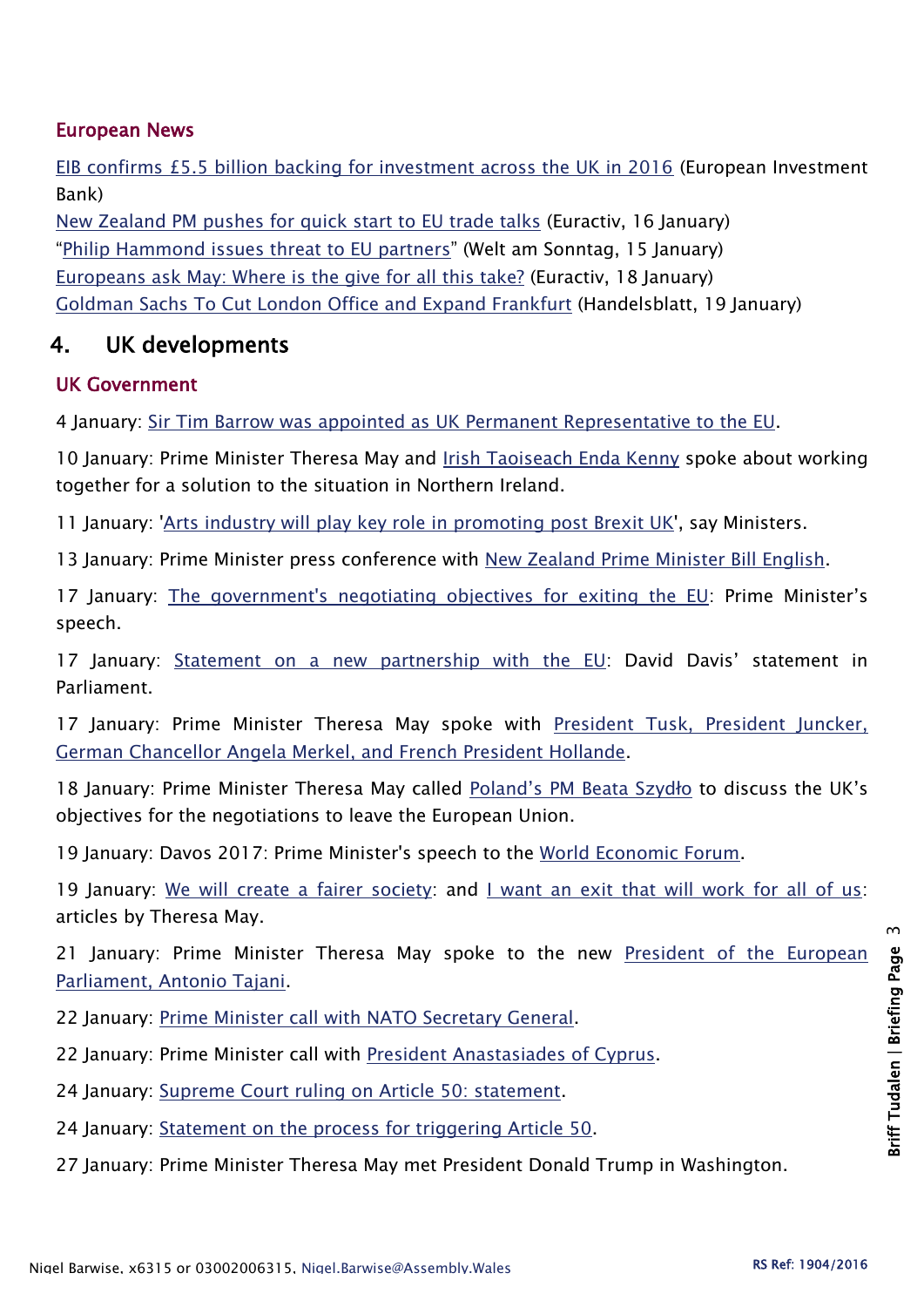## JMC (EN)

30 January: JMC (EN) meeting.

### House of Commons

17 January: Following the Prime Minister's statement at Lancaster House, the Secretary of State for Exiting the European Union lead a debate on [New Partnership with the EU.](https://hansard.parliament.uk/commons/2017-01-17/debates/6431DE1E-FD3D-4930-BF67-3E86346E0F43/NewPartnershipWithTheEU) Later there was a SNP debate: [Leaving the EU: the Rural Economy.](https://hansard.parliament.uk/commons/2017-01-17/debates/BF78EA63-D2E4-405A-ADB1-524DA4D5AF37/LeavingTheEUTheRuralEconomy)

17 January: Westminster Hall - Stephen Doughty MP lead a debate on "Effect of the UK leaving the EU on infrastructure in Wales".

18 January: Westminster Hall debate - Process for the UK to leave the EU.

18 January: Brexit was discussed in [Prime Minister's Questions](https://hansard.parliament.uk/commons/2017-01-18/debates/F0E31FD2-3C8B-4593-B1BB-4A8BF1188DD4/Engagements), and later there was a debate on [Leaving the EU: Security, Law Enforcement and Criminal Justice.](https://hansard.parliament.uk/commons/2017-01-18/debates/D3BD1E6E-0C8F-4294-BFCB-4A542A16BBB5/LeavingTheEUSecurityLawEnforcementAndCriminalJustice)

24 January: [Statement and debate on the Article 50 judgement.](https://hansard.parliament.uk/commons/2017-01-24/debates/D423AEE6-BE36-4935-AD6A-5CA316582A9C/Article50) The Secretary of State referred to where powers from the EU will reside – Westminster or the devolved nations.

24 January: Two Westminster Hall debates, on the Effect of the UK exiting the EU on EU funding for Northern Ireland, and Animal welfare standards in farming after the UK leaves the EU.

26 January: First reading of the [European Union \(Notification of Withdrawal\) Bill](http://services.parliament.uk/bills/2016-17/europeanunionnotificationofwithdrawal.html)

The second reading stage is expected to be 31 January to 1 February, with the committee stage the week after.

11 January: The Education Committee held a public hearing at Pembroke College, University of Oxford for the first evidence session of its inquiry on the [impact of exiting the European](http://www.parliament.uk/business/committees/committees-a-z/commons-select/education-committee/news-parliament-2015/brexit-higher-education-evidence-16-17/)  [Union on higher education.](http://www.parliament.uk/business/committees/committees-a-z/commons-select/education-committee/news-parliament-2015/brexit-higher-education-evidence-16-17/) A further evidence session was held on 25 January.

14 January: The [Exiting the European Union Committee's first report](http://www.publications.parliament.uk/pa/cm201617/cmselect/cmexeu/815/81502.htm) calls for transitional arrangements on trade, no return to tariffs for UK businesses and parliamentary vote on final deal.

17 January: The European Scrutiny Committee is considering the question [Will UK nationals](http://www.parliament.uk/business/committees/committees-a-z/commons-select/european-scrutiny-committee/news-parliament-20151/documents-considered-110117-report-published-16-17/)  [need authorisation to travel to Schengen area post-Brexit?](http://www.parliament.uk/business/committees/committees-a-z/commons-select/european-scrutiny-committee/news-parliament-20151/documents-considered-110117-report-published-16-17/) On 18 January the committee heard from David Lidington MP, Leader of the House of Commons, about [European Scrutiny](http://www.parliament.uk/business/committees/committees-a-z/commons-select/european-scrutiny-committee/news-parliament-20151/governments-approach-european-scrutiny-evidence-16-17/)  [and the Government.](http://www.parliament.uk/business/committees/committees-a-z/commons-select/european-scrutiny-committee/news-parliament-20151/governments-approach-european-scrutiny-evidence-16-17/)

18 January: Exiting the European Union Committee evidence session on [Residency rights in](http://data.parliament.uk/writtenevidence/committeeevidence.svc/evidencedocument/exiting-the-european-union-committee/the-uks-negotiating-objectives-for-its-withdrawal-from-the-eu/oral/45498.html)  [Brexit negotiations.](http://data.parliament.uk/writtenevidence/committeeevidence.svc/evidencedocument/exiting-the-european-union-committee/the-uks-negotiating-objectives-for-its-withdrawal-from-the-eu/oral/45498.html) On 25 January the Committee took evidence from the Gibraltarian Government.

16th January: Northern Ireland Affairs evidence session on "[Future of the land border with](http://www.parliament.uk/business/committees/committees-a-z/commons-select/northern-ireland-affairs-committee/news-parliament-2015/land-border-evidence6-16-17/)  [the Republic of Ireland](http://www.parliament.uk/business/committees/committees-a-z/commons-select/northern-ireland-affairs-committee/news-parliament-2015/land-border-evidence6-16-17/)"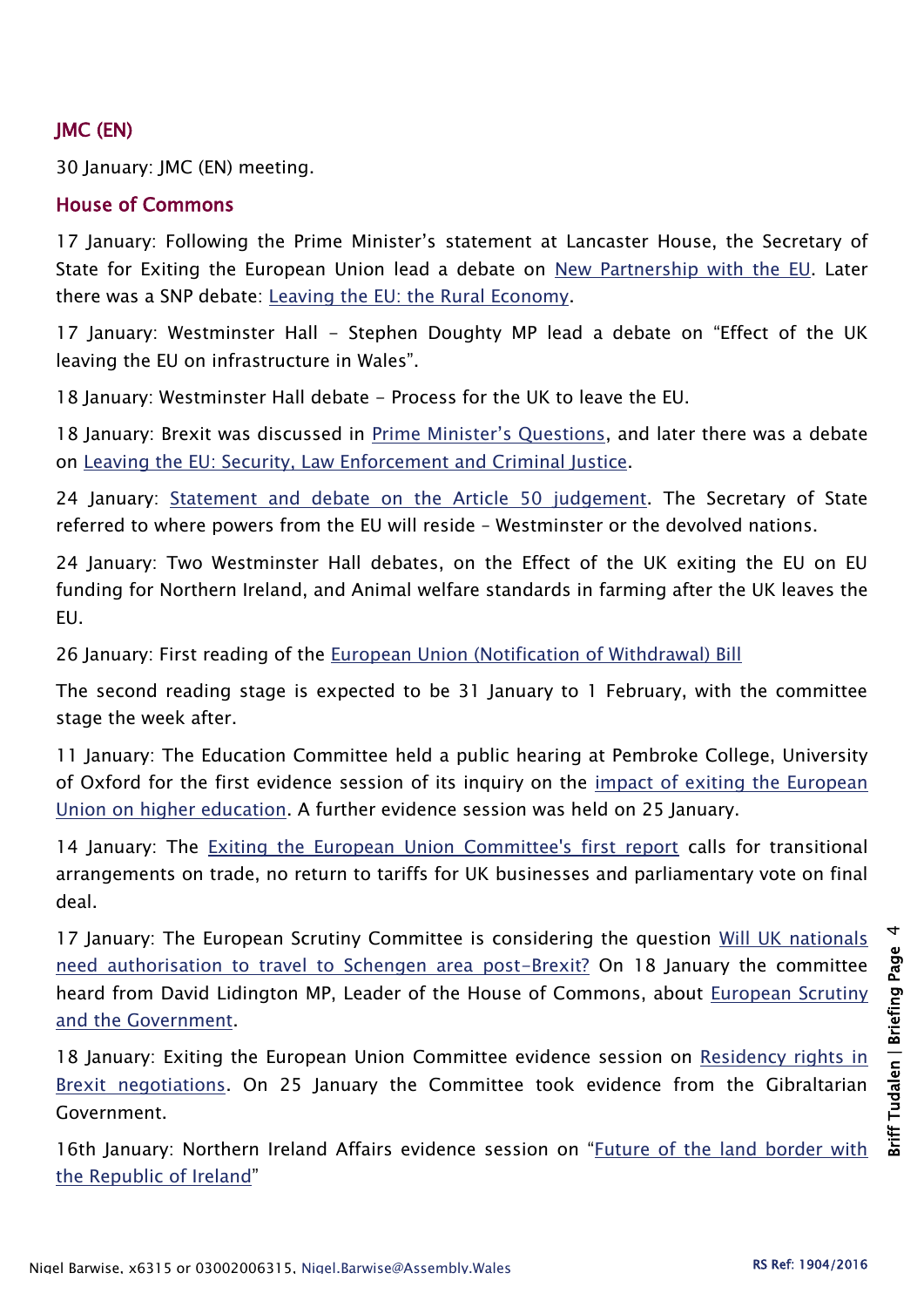17 January: The International Trade Committee took evidence on ["UK trade options beyond](http://www.parliament.uk/business/committees/committees-a-z/commons-select/international-trade-committee/news-parliament-2015/uk-trade-options-beyond-2019-ceta-evidence-16-17/)  [2019"](http://www.parliament.uk/business/committees/committees-a-z/commons-select/international-trade-committee/news-parliament-2015/uk-trade-options-beyond-2019-ceta-evidence-16-17/) focusing on UK export industries—particularly car-manufacturing and agriculture, and CETA.

20 January: The Economic Affairs Committee has published a call for evidence for its new inquiry, ["Brexit and the Labour Market"](http://www.parliament.uk/business/committees/committees-a-z/lords-select/economic-affairs-committee/inquiries/parliament-2015/brexit-and-the-labour-market/)

24 January: Treasury Committee evidence sessions on the [UK's Future Economic Relationship](http://www.parliament.uk/business/committees/committees-a-z/commons-select/treasury-committee/inquiries1/parliament-2015/economic-relationship-with-eu-16-17/)  [with the EU.](http://www.parliament.uk/business/committees/committees-a-z/commons-select/treasury-committee/inquiries1/parliament-2015/economic-relationship-with-eu-16-17/)

24 January: The International Trade Committee held an evidence session on the [UK's Brexit](http://www.parliament.uk/business/committees/committees-a-z/commons-select/international-trade-committee/news-parliament-2015/uk-trade-options-beyond-2019-cahn-evidence-16-17/)  [negotiation strategy and future of service sector.](http://www.parliament.uk/business/committees/committees-a-z/commons-select/international-trade-committee/news-parliament-2015/uk-trade-options-beyond-2019-cahn-evidence-16-17/)

Foreign Affairs Committee: [Resignation of Lord Hill of Oareford \[Jonathan Hill\] from](http://data.parliament.uk/writtenevidence/committeeevidence.svc/evidencedocument/foreign-affairs-committee/resignation-of-lord-hill-of-oareford-from-the-european-commission/oral/45107.html) the [European Commission](http://data.parliament.uk/writtenevidence/committeeevidence.svc/evidencedocument/foreign-affairs-committee/resignation-of-lord-hill-of-oareford-from-the-european-commission/oral/45107.html) – transcript.

## House of Lords

The House of Lords European Union Committee and its six Sub-Committees is undertaking a "[co-ordinated series of inquiries](http://www.parliament.uk/business/committees/committees-a-z/lords-select/eu-select-committee-/news-parliament-2015/co-ordinated-inquries-launch/) into the key issues that will arise in the forthcoming negotiations on Brexit".

11 January: Questions on [Brexit: EU Nationals' Right to Remain](https://hansard.parliament.uk/Lords/2017-01-11/debates/CAA35C35-3B5A-4867-8E0B-513C7CAC7F06/BrexitEUNationals%E2%80%99RightToRemain).

12 January: Questions on [European Union: Freedom of Movement,](https://hansard.parliament.uk/Lords/2017-01-12/debates/32338C40-B6C5-4118-AF0F-9370346F8C82/EuropeanUnionFreedomOfMovement) and on Brexit: Trade [Arrangements.](https://hansard.parliament.uk/Lords/2017-01-12/debates/0B81E477-9712-44C8-B6FC-D0E7F66B5EFC/BrexitTradeArrangements)

16 January: A question on [Brexit: Single Market and Workers' Rights](https://hansard.parliament.uk/Lords/2017-01-16/debates/BBCA4E98-9D14-4AA1-B7C1-827A40313F5B/BrexitSingleMarketAndWorkers%E2%80%99Rights).

17 January: A debate on the Government's statement [A New Partnership with the EU.](https://hansard.parliament.uk/Lords/2017-01-17/debates/0FDE98CF-10F0-44F0-86E8-A8F6401C8193/ANewPartnershipWithTheEU)

19 January: Questions on [Brexit: Hate Crimes,](https://hansard.parliament.uk/Lords/2017-01-19/debates/8A2985D4-328C-44E1-9D8C-7549E921D1B7/BrexitHateCrimes) and a debate [Brexit: Creative Industries.](https://hansard.parliament.uk/Lords/2017-01-19/debates/DEA1C16F-C321-402A-8288-A5ACD58D7142/BrexitCreativeIndustries)

The EU Energy and Environment Sub-Committee has published the oral and written evidence [for the inquiry Brexit: Environment and Climate Change.](http://www.parliament.uk/documents/lords-committees/eu-energy-environment-subcommittee/Brexit-environment-climate-change/Brexit-Environment-Climate-Change-Written-Oral-Evidence-Volume.pdf) It has also launched a new enquiry [Brexit: Agriculture,](http://www.parliament.uk/business/committees/committees-a-z/lords-select/eu-energy-environment-subcommittee/inquiries/parliament-2015/brexit-agriculture/) the first evidence session was on 25 January.

10 January: The European Union Committee took evidence from David Jones MP, Department for Exiting the European Union, and from Alok Sharma MP, Foreign and Commonwealth Office, on the [outcome of the December European Council](http://data.parliament.uk/writtenevidence/committeeevidence.svc/evidencedocument/european-union-committee/post-european-council-evidence/oral/45186.html) meeting.

12 January: The [European Union Committee visited Strasbourg](http://www.parliament.uk/business/committees/committees-a-z/lords-select/eu-select-committee-/news-parliament-2015/committee-visit-strasbourg/) to meet Members of the European Parliament.

16 January: The EU External Affairs and EU Internal Market Sub-Committees co-hosted a [discussion of their report on EU-UK trade post-Brexit](http://www.parliament.uk/business/committees/committees-a-z/lords-select/eu-external-affairs-subcommittee/news-parliament-2015/discussion-on-eu-uk-trade-post-brexit/) at Kings College.

16 January: EU Internal Market Sub-Committee took more evidence on their inquiry [Brexit:](http://www.parliament.uk/business/committees/committees-a-z/lords-select/eu-internal-market-subcommittee/news-parliament-2015/proffesional-and-business-services-industry-evidence-session/)  [future trade between the UK and EU in services](http://www.parliament.uk/business/committees/committees-a-z/lords-select/eu-internal-market-subcommittee/news-parliament-2015/proffesional-and-business-services-industry-evidence-session/) from Matt Hancock MP, Minister of State for Digital and Culture, Department for Culture, Media and Sport; Lord Tariq Mahmood Ahmad,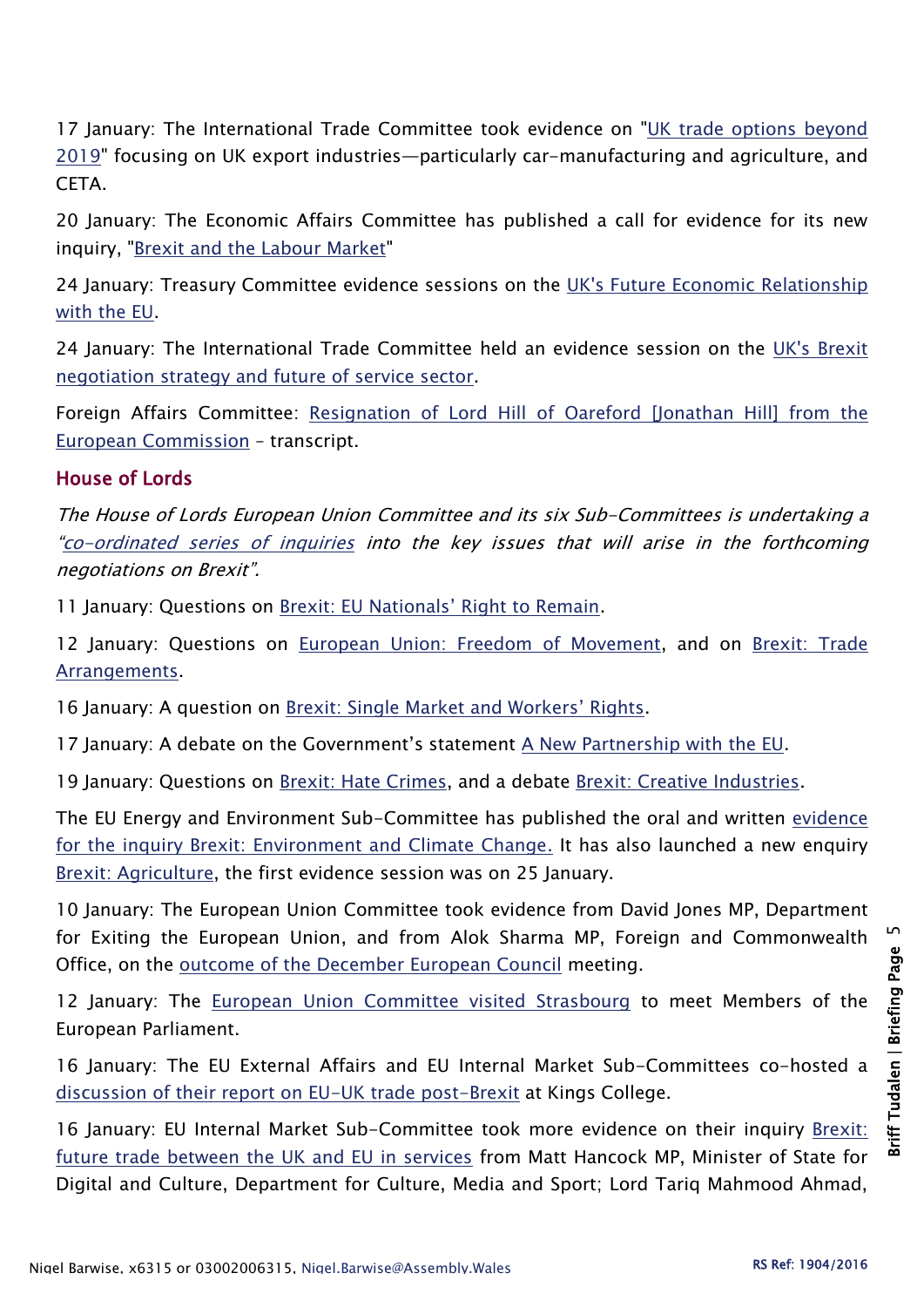Parliamentary Under Secretary of State for Transport, Department for Transport; and Dr Jesse Norman MP, Parliamentary Under Secretary of State, Minister for Industry and Energy, Department for Business, Energy and Industrial Strategy.

17 January: The EU Home Affairs Sub-Committee took evidence on precedents and options [for UK-EU migration,](http://www.parliament.uk/business/committees/committees-a-z/lords-select/eu-home-affairs-subcommittee/news-parliament-2015/mac-think-tanks-migration-policy/) following the [meeting on 11 January](http://www.parliament.uk/business/committees/committees-a-z/lords-select/eu-home-affairs-subcommittee/news-parliament-2015/ministers-questioned-eu-migration-policy/) where they heard from Robert Goodwill MP, Minister for Immigration at the Home Office, and Rt Hon. David Jones MP, Minister of State at the Department for Exiting the European Union.

17 January: The EU Justice Sub-Committee took evidence on [civil justice cooperation.](http://www.parliament.uk/business/committees/committees-a-z/lords-select/eu-justice-subcommittee/news-parliament-2015/brexit-cjc-senior-judges/)

18 January: The EU Financial Affairs Sub-Committee took evidence for its inquiry [Brexit: EU](http://www.parliament.uk/business/committees/committees-a-z/lords-select/eu-financial-affairs-subcommittee/news-parliament-2015/experts-questioned-eu-budget/)  [budget,](http://www.parliament.uk/business/committees/committees-a-z/lords-select/eu-financial-affairs-subcommittee/news-parliament-2015/experts-questioned-eu-budget/) following the [session on 11 January.](http://www.parliament.uk/business/committees/committees-a-z/lords-select/eu-financial-affairs-subcommittee/news-parliament-2015/lawyers-questioned-eu-budget/)

#### **News**

[Toyota warns on competitiveness after Brexit](https://www.japantoday.com/category/business/view/toyota-warns-on-competitiveness-after-brexit-report) (Japan Today, 19 January)

Article 50 case: [Supreme Court judgement](https://www.supremecourt.uk/cases/docs/uksc-2016-0196-judgment.pdf) and [press release](https://www.supremecourt.uk/cases/docs/uksc-2016-0196-press-summary.pdf) (24 January)

# 5. Scotland

## Scottish Parliament

10 January: A debate on Protection and Promotion of Human Rights and Fundamental [Freedoms \(European Union\).](http://www.parliament.scot/parliamentarybusiness/report.aspx?r=10722&i=98397)

17 January: A debate on [Scotland's Future Relationship with Europe](http://www.parliament.scot/parliamentarybusiness/report.aspx?r=10733&i=98477).

20 January: Brexit: What Scotland Thinks – [major study published by Holyrood's European](http://www.parliament.scot/newsandmediacentre/103139.aspx)  [Committee.](http://www.parliament.scot/newsandmediacentre/103139.aspx)

23 January: [European Committee in Brussels Talks.](http://www.parliament.scot/newsandmediacentre/103168.aspx)

## Scottish Government

12 Ianuary: [Impact of Brexit to Glasgow.](http://news.gov.scot/news/impact-of-brexit-to-glasgow)

13 January: [Brexit risk to research.](http://news.gov.scot/news/brexit-risk-to-research)

19 January: [JMC meeting on Brexit.](http://news.gov.scot/news/jmc-meeting-on-brexit)

21 January: [Migrants welcome.](http://news.gov.scot/news/migrants-welcome)

22 January: [Cabinet Secretary highlights threat of leaving the European Single Market on food](http://news.gov.scot/news/brexit-food-and-farming)  [and farming industries.](http://news.gov.scot/news/brexit-food-and-farming)

# 6. Northern Ireland

# Northern Ireland Executive

16 January: [Elections are set for 2 March.](https://www.gov.uk/government/news/secretary-of-state-sets-date-for-election)